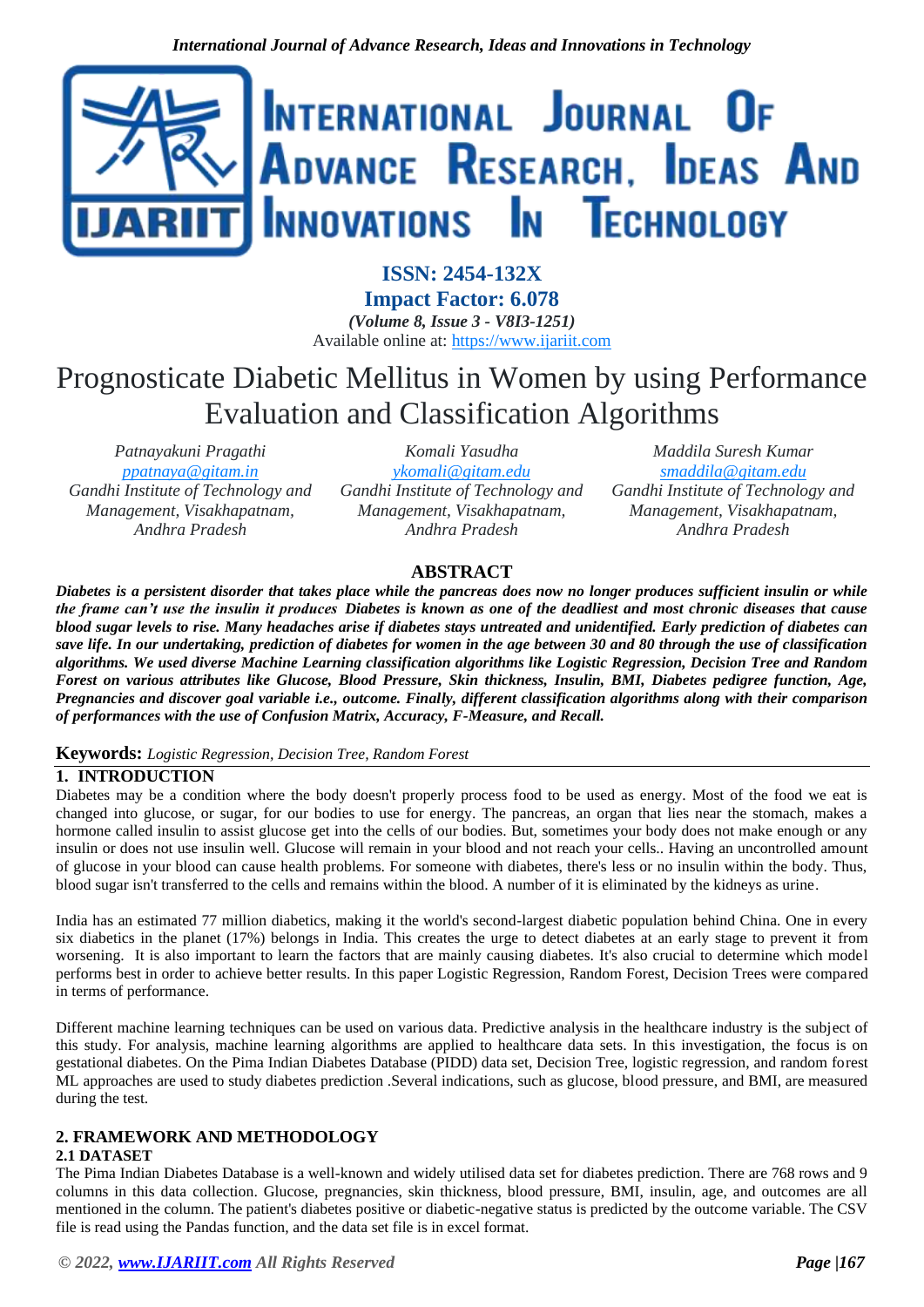## *International Journal of Advance Research, Ideas and Innovations in Technology*



#### **Fig. 1: Methodology**

| S.NO | <b>ATTRIBUTE</b>           |  |  |
|------|----------------------------|--|--|
| 1.   | Pregnancy                  |  |  |
| 1.   | Glucose                    |  |  |
| 2.   | <b>Blood Pressure</b>      |  |  |
| 3.   | <b>Skin Thickness</b>      |  |  |
|      | Insulin                    |  |  |
| 5.   | <b>BMI</b>                 |  |  |
| 6.   | Diabetes Pedigree function |  |  |
| 7.   | Age                        |  |  |
| 8.   | Outcome                    |  |  |

| <b>Table 1: Pima Indian Dataset Attributes</b> |  |
|------------------------------------------------|--|
|                                                |  |

#### **2.2 Pre-Process Data**

The data that was processed was utilized to create a model. Before applying classifiers to the data index, the data should be preprocessed and appropriately organized. Before linking, certain data should be handled with care.

Data that is inconsistent is analyzed and deleted in this phase, resulting in more exact and dependable results. This data collection contains missing values. Because some properties, such as blood pressure, skin thickness, glucose level, and BMI, cannot have null values, they are allocated with missing values. The data set was then scaled to normalize all values.

#### **2.3 Classification Algorithms**

The Scikit-learn Python Toolkit is used to apply ML classifiers after the data has been pre-processed. The data was analyzed using Numpy, Pandas, Scikit, and Matplotlib Scikit is a simple toolkit for data processing and analysis. These tool sets are used for the majority of the work. The data set is divided into training and testing data sets first, using a function like the model selection train test split. Approximately 80% of the data set is used for training, while the remaining 20% is used for testing by selecting data at random.

The diagnosis of diabetes is then carried out using various classifiers, such as machine learning algorithms. Because of their simplicity and popularity, ML classifiers are widely used. The classification algorithms we utilized in this research are as follows:

- 1. Logistic Regression
- 2. Decision Tree
- 3. Random Forest

#### **2.4 Performance Evaluation**

Execution measurements such as confusion matrix, precision and test score will be used to evaluate the performance of the logistic regression classifier. After that, the obtained result is compared to the relevant job in order to do result analysis.

#### **3. RESULTS**

Several measures were made in this project. The proposed method employs a variety of classification algorithms written in Python. These are common Machine Learning strategies for extracting the most accuracy from data. We can observe that the random forest classifier excels the others in this study. Overall, we employed the greatest Machine Learning approaches to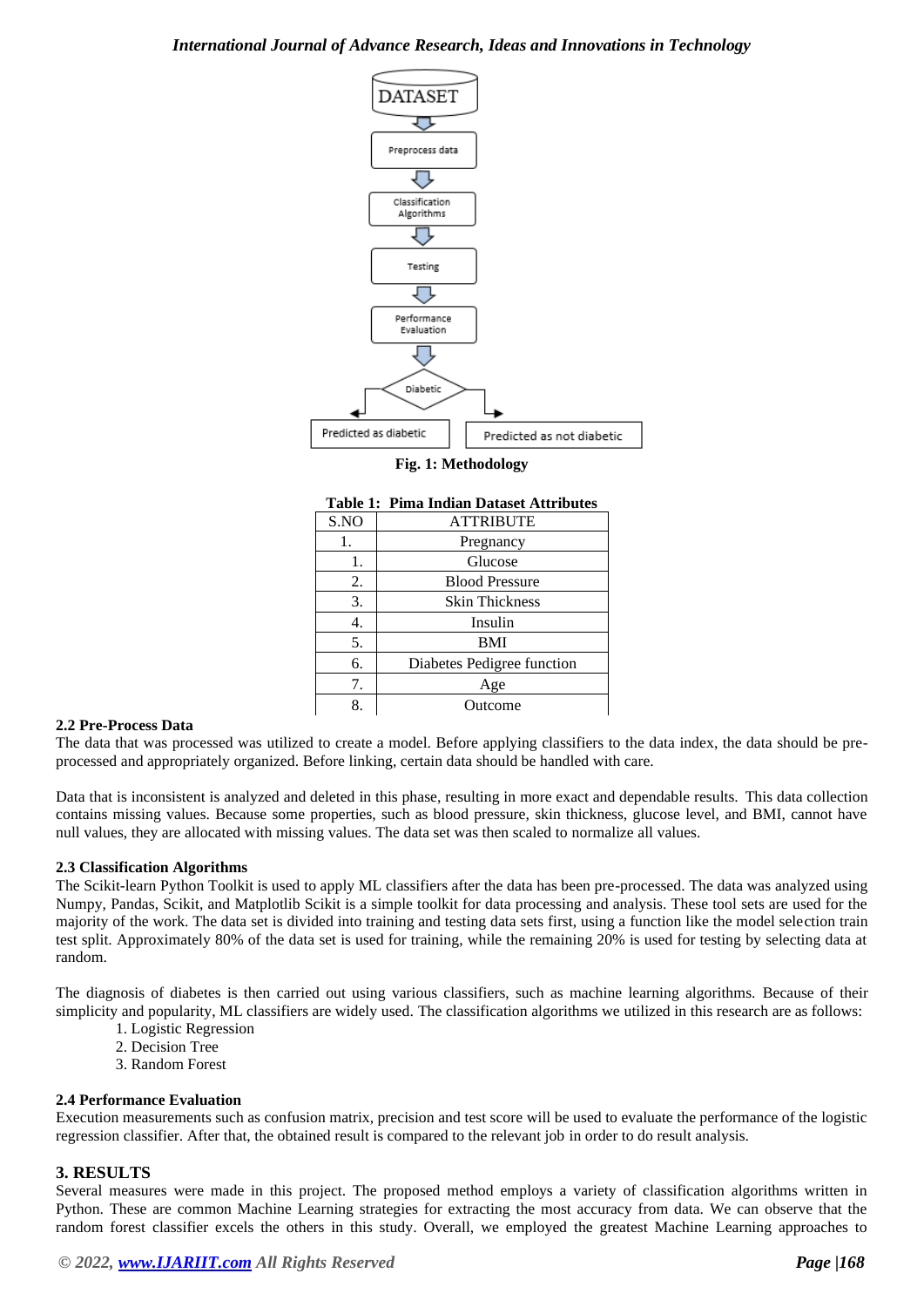## *International Journal of Advance Research, Ideas and Innovations in Technology*

forecast performance and obtain excellent accuracy. The results of these Machine Learning approaches are depicted in the diagram.



We can see that the True Positives and True Negatives are high in Random Forest compared to Logistic Regression and Decision Tree from the following figures (Fig 3, Fig 4, Fig 5). So with the help of confusion Matrix we can say that Random Forest give accurate result than Logistic Regression and Decision Tree.

TP – True Positives is the number of correct predictions that an instance is positive.

TN – True Negatives is the number of correct predictions that an instance is negative.



**Fig. 3: Confusion Matrix for Random Forest Fig. 4: Confusion Matrix for Random Forest**



Confusion matrix of logistic Regression



**Fig. 5: Confusion Matrix for Logistic Regression**